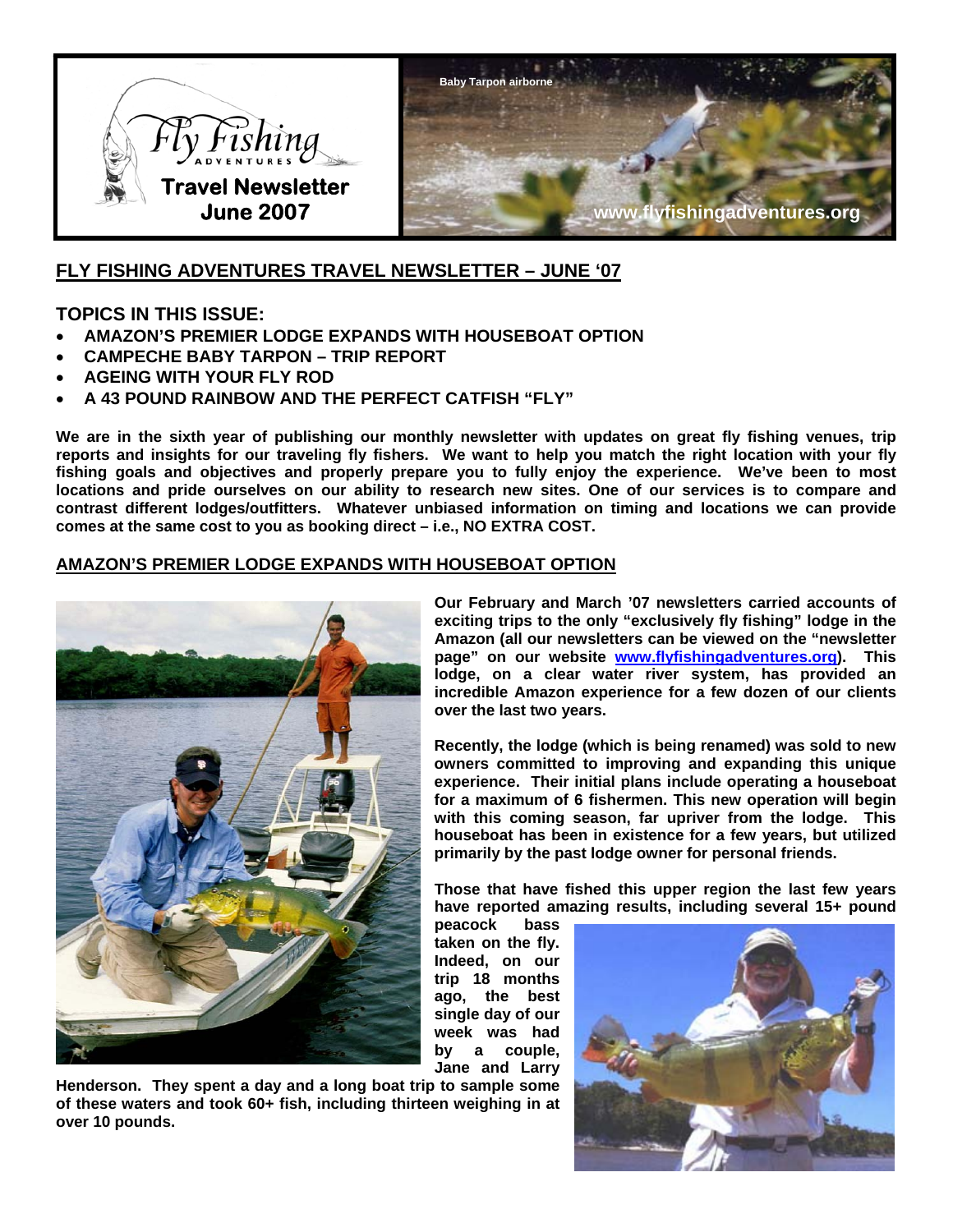

**While the lodge has been sold out for some time for the prime time next season, the houseboat operation, because it's new, still has several top weeks with openings. They are offering a special introductory year price of \$4,000 per week for the houseboat (the regular lodge week runs \$4,600 beginning January 1). Several trip reports and rundowns on this trip are at the bottom of the Amazon page on the website, including a photo collection from the Henderson's fabulous day upriver. Hit "reply" if you'd like additional info.** 

## **CAMPECHE BABY TARPON – TRIP REPORT**

**In the last month, we've had two groups visit the city of Campeche on the Mexican Yucatan to pursue the baby tarpon this coastline has become known for. This report comes from Leo Siren. Leo was accompanied by a group of six from the Fish First shop.** 



**"Campeche is an old colonial town with a lot of history and a heavy Spanish influence and was an interesting backdrop for our adventure. There was lots of water to fish with 40 - 50 miles of coastline with** 



**mangrove channels and rivers. Also, shallow grassy flats extended for miles off shore and held schools of 20 to 50 fish in the 10 – 20# range. The heavy winds for much of our week limited the flats productivity so we focused primarily on the mangrove edges. Basically this was sight casting from a poled skiff to baby tarpon of 2 – 3# to 15# with a few snook** 

**also available. The baby tarpon is like his big brother – when hooked, his aerial antics provide an adrenalin rush. Even though half of our group had never caught a tarpon, everyone caught fish. Generally, it was 4 or 5 fish jumped per day and 1 or 2 fish landed per guy. The hotel provided super accommodations, the food was good, and it was a well run operation with good equipment and boats. Everyone had a good time."** 





### **AGEING WITH YOUR FLY ROD**



**Never thought I'd be in this position – 63 years old with bad knees and wondering how I'm going to continue my fly rod passion into my 80's…..or at least late 70's. You begin to wonder how many more years you have left traipsing up the beautiful rivers of New Zealand on a daily basis. You begin to realize the years for this type of experience have a limit. Physical adventures, like fishing New Zealand (which can involve lots of walking over riverbed stones and, possibly, aggressive wading) are not for the aged or infirm, or at the least, require a day off more often as the years go by. Jim Taylor, while fishing together in NZ a few years ago, first brought this to my attention when he asked, "how**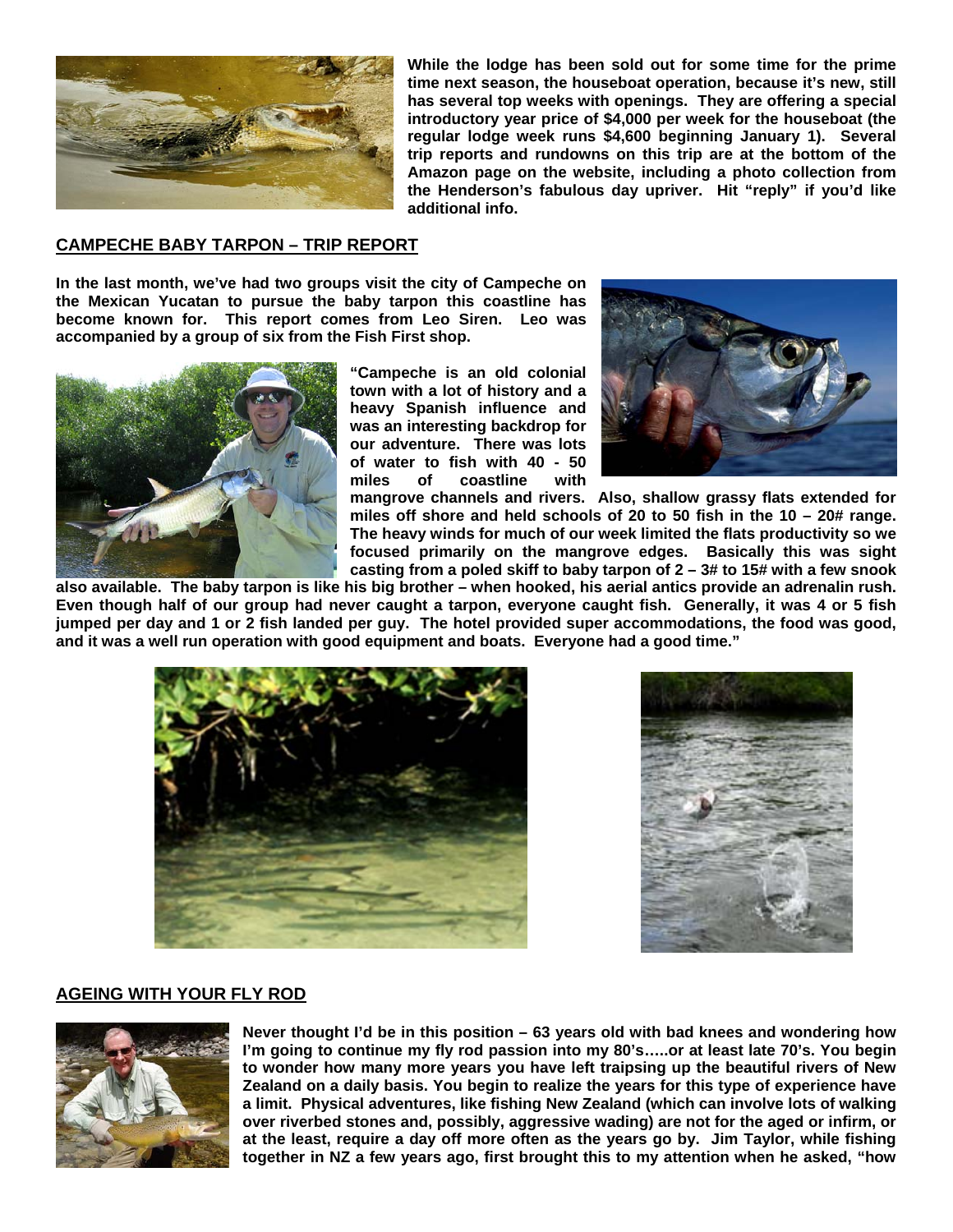**many more years of this type of physical exertion do we have left?" (Note that Jim is in excellent shape for someone that is MUCH older than I am – Jim and one of his many NZ trophies at above/left)** 



**When I consider salt water flats fishing in my later days, I have an easy answer – have a guide do all the work poling my skiff quietly through the water while I relax in the front on the casting platform. And, more specifically, my favorite salt water experience and one that I've been doing annually for over 20 years, is in Belize. The skiffs with this particular operation are set up with leaning posts on the casting platform (photo at left). These brackets help maintain your balance and keep the weight off the legs (and knees). Over many years, I've learned to love the experience of stalking bonefish, permit, tarpon, and snook from this comfortable and stable "floating casting platform."** 

**Freshwater presents a few more issues because often freshwater fishing involves walking and wading streambeds. Maybe I'll** 

**utilize a guide propelled drift boat more often. Or, find more operations like the Minipi River where we can stalk cruising trophy brookies from a guide-paddled canoe….or the Amazon, where much of the fishing can be done from a poled skiff. Certainly, first class lodges with private waters, like Three Forks Ranch, offer great stream fishing with limited walking and easy wading.** 





**Five years ago, many of us older folks were inspired by a contribution from Ray Hallberg. After many years of saltwater flats fishing, Ray, at 86 years old, had just captured his first saltwater flats grand slam (permit, tarpon, bonefish in the same day) while fishing in Belize. Over several years of fishing together, his Belize guide and he had created a relationship where, as Ray's ageing eyesight failed, the guide became Ray's eyes and steered his casting to the target with verbal instructions. I recall Ray mentioning how, as he got older, he let the fishing "come to him a little more" than he did when younger. Ray's inspiring report on ageing with your fly rod can be found in total at the bottom of the Belize page on our website (Ray with Belize tarpon at left).** 

**If anyone has other contributions to add to this short list for us "baby boomers," please send them along. Maybe we'll add a page to our website titled "For Old Farts Only."** 

### **A 43 POUND RAINBOW AND THE PERFECT CATFISH "FLY"**

**Ever wonder what the perfect giant catfish fly may be? How 'bout a small basketball? Can you imagine seeing something that looked like a ball bouncing on top of the water only to find it was attached to a catfish? Somehow, this catfish wedged his mouth over this small basketball and couldn't let go. The ball had to be deflated in order to set the fish free.**